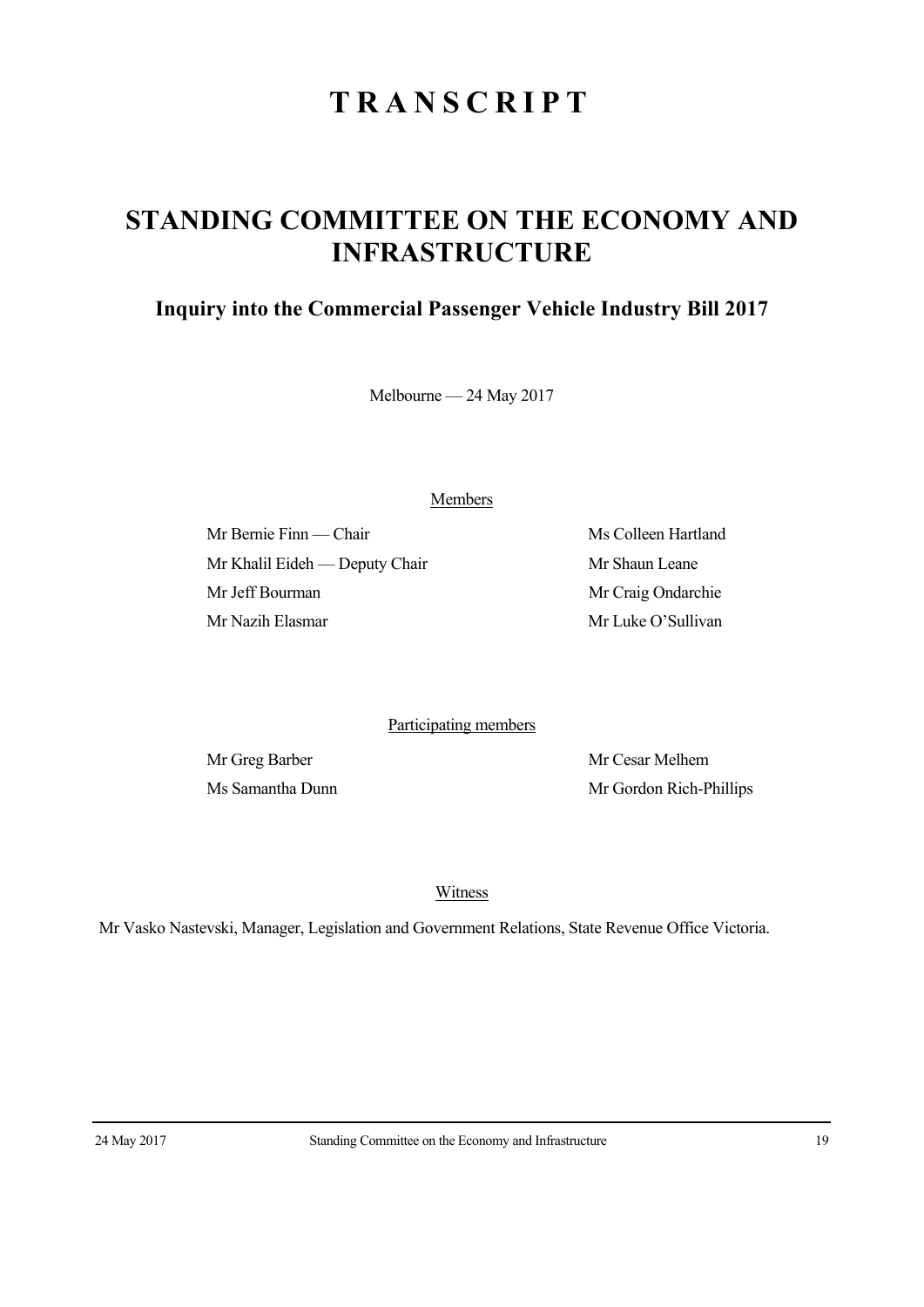**The CHAIR—** Mr Nastevski, thank you very much indeed for your time and trouble in coming in this evening. All evidence taken at this hearing is protected by parliamentary privilege, therefore you are protected against any action for what you say here tonight, but if you go outside and repeat the same things, those comments may not be protected by privilege. If I could ask you to just state your name and position and suburb for the record, and then give an opening statement of 5 or 10 minutes, and we'll then ask a few questions and let you on your way. Thank you.

**Mr NASTEVSKI**— Vasko Nastevski. I'm the manager of legislation and government relations at the State Revenue Office, Melbourne. Thank you to the Committee for the invitation to appear at this inquiry into the Commercial Passenger Vehicle Industry Bill.

At the outset, I'd just like to point out that the Commissioner of State Revenue would've liked to have been here, but, unfortunately, he's interstate, so it made him unavailable for tonight, so he sends his apologies. So, I'll just read out a bit of a statement to begin with.

The government has asked the State Revenue Office to take on the responsibility for the administration of the proposed levy. So, whilst the SRO has not been involved in the development of the policy reforms that are reflected through this bill, nonetheless, we have been involved in designing the administrative framework behind the levy and how that might be administered.

We've got particular expertise in implementing new taxes and levies or, conversely to that, implementing different schemes where the government might like us to issue grants to certain cohorts of people. But in doing so, whether it's imposing a new tax or issuing grants, we always aim to make our administration and collection process as easy and as fair as possible for all users.

At the same time, and having said that, we also take our compliance responsibilities seriously, and we have various mechanisms at our disposal in order to give effect to those. In being invited to this hearing, I was asked to, by the committee secretary, I believe, I was asked to give a presentation on the provisions of the bill. So, with the committee's indulgence, I might go through some of the main features of the bill where they impact on the State Revenue Office's administration, and hopefully I'll tie in the relevant clauses.

I won't go sequentially, but I'll jump around a little bit. So, firstly, to begin with, I'll start with clause 10. Clause 10 identifies who is liable to pay the levy. So, effectively, there's two levels of liability here. So, there's one for booked trips, and there's another level for unbooked trips.

In terms of booked trips, the levy liability falls on the booking service provider. And, of course, in the new digital age, a booking service provider can operate outside of Victoria, outside of this jurisdiction through, you know, different types of software applications. So, the provisions in the bill actually contemplate that.

So, hence the definition of a booking service under clause 5 of the bill, especially disregards the location of the booking service and where they might be actually situated, and, read together with clause 8, clause 8 provides the extra territorial operation of these provisions.

The second tier of liability falls in relation to unbooked trips. This is your rank and hail type work. What the provisions do in this situation is, in the first instance, the trip provider is liable for the levy, so the person who provides that trip.

In the alternative, there might be situations where the trip provider might decide to affiliate with a booking service provider. So, if they were to enter into an affiliation agreement in respect to the levy in those instances, the provisions allow the booking service provider to make the returns and pay the levy on behalf of the trip provider.

So, this is a mechanism in place where it provides for some attraction, I guess, to trip providers to allow somebody else to do the books on their behalf. It relieves that administrative burden on them, and allows the bigger players in the industry to take on that responsibility.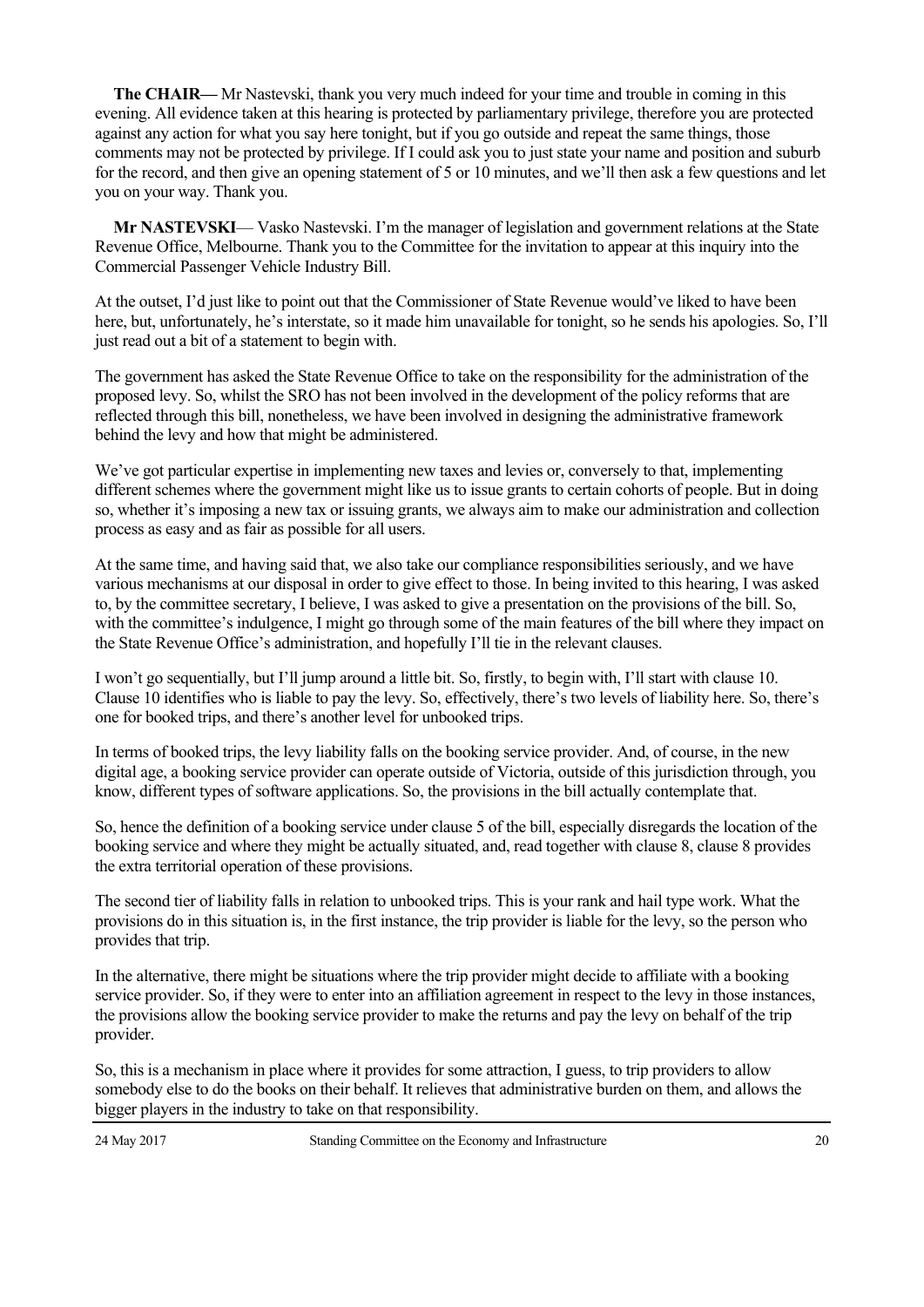Having said that though, where there is such an affiliation agreement in place between a booking service provider and a trip provider, the provisions still maintain that both of those parties are jointly and severally liable, and why that's the case so, for example, if the booking service provider is finding difficulties, I should go back one step.

The provisions contemplate the booking service provider passing on the cost of the levy to the trip provider in order to make those returns. So, of course, if the trip provider is not making those payments to the booking service provider, the provisions allow the booking service provider to recover those amounts even through a court of competent jurisdiction. And at the same time, depending on the level of culpability and who's actually not cooperating, that jointly and several liability provisions give the State Revenue Office the ability to look at both parties in those circumstances.

Having established who's liable for the levy, the next significant clause I'd like to draw your attention to is clause 14, which is the registration provisions. And these are registration provisions that relate to the State Revenue Office administering the levy. If a party is liable to pay the levy, the bill proposes that the person who's liable for it must register with the State Revenue Office for the purposes of administering this levy. This is not uncommon in returns based revenue lines.

We do this in relation to payroll tax, insurance duty, every other return based system has the same sort of arrangement in place. It provides the State Revenue Office with a line of sight of the taxpayers, so we know who's actually in the base so we know who they are. But it also establishes a relationship between the levy payers and the State Revenue Office, particularly where there's recurring payments having to be made by one particular taxpayer.

Having said all of that, it is a criminal offence not to register with the State Revenue Office if you are liable to pay the levy. And that also extends to, say, for example, if a corporate entity failed to register with the State Revenue Office and they're found guilty in a court, there is also the capacity for the State Revenue Office to take action against individuals of the corporate entity, so directors or the CEO if there was some evidence that they failed to take due diligence or were negligent in respect of seeking registration with the State Revenue Office.

Now, having established who's liable and the fact that they have to register, clauses 15 and 18 of the bill respectively provide for the registered levy payer to make returns and the levy payment to the State Revenue Office within 30 days after the end of the return period. Clause 13 tells us that the return period is each quarter of each financial year, so 30 days after each quarter the returns and payments are due.

I'll just point out here that the quarterly period aligns with the requirements that players in this industry would have in relation to their regulatory obligations with the Taxi Services Commission, but also with the Australian Taxation Office in relation to income tax or GST purposes. So, in that sense, the information that they would be covering in making those ATO returns is exactly the same information they will need to consider in making the returns to the State Revenue Office in relation to paying this levy.

So, having gone through all of that, I think the next clauses of the bill are also important. Clause 6 directly links the bill to the Taxation Administration Act, together with clause 75 which makes part 2 of the bill, which is the part that articulates the levy. Clause 75 makes part 2 of the bill a taxation law under the Taxation Administration Act.

So, effectively, the levy becomes a tax law for the purposes of us administering it, and that then puts the levy within the framework of the TAA. So, that exposes it to all of our, or State Revenue Office's, powers of compliance and enforcement. So, for example, if, in a situation where a levy payer, a registered levy payer, for example, did not pay or make the return on time, that would trigger a tax default under the Taxation Administration Act. That automatically subjects that tax payer to a 25 per cent penalty and interest, and, depending on the level of culpability of that non-cooperation, that could go up to as much as 90 per cent.  $The - -$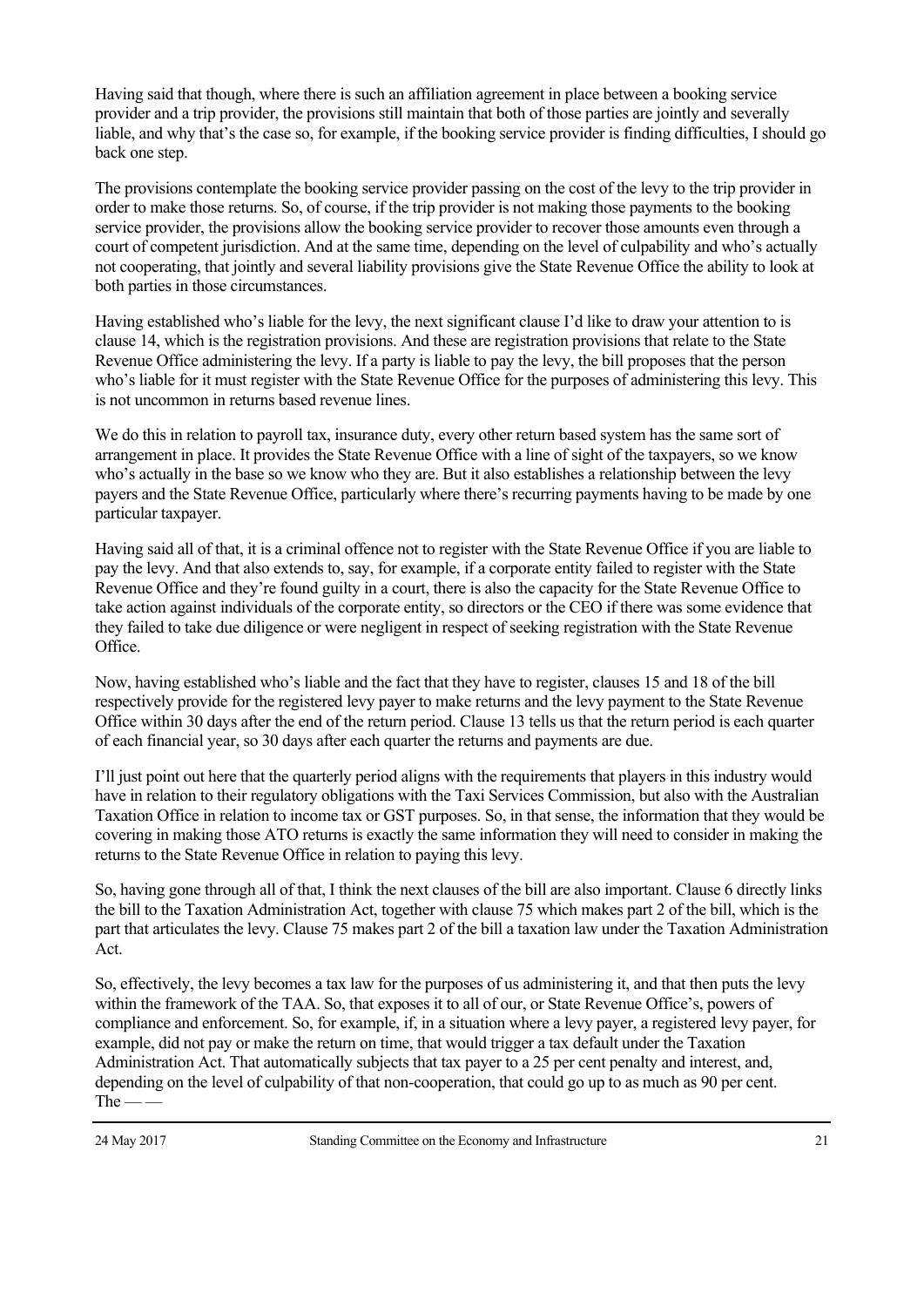**The CHAIR—** Could I ask members of the gallery to please turn their phones off or I may be forced to throw it in front of a speeding tram. Mr Nastevski, thank you very much.

**Mr NASTEVSKI**— So, just moving on. The Taxation Administration Act also provides the State Revenue Office with extensive investigation powers. These powers give the officers of the SRO the ability to compel information from third parties including from various commercial entities, individuals and even government agencies. And the State Revenue Office already collects and obtains information in respect to a wide variety of matters from entities such as the Australian Taxation Office, VicRoads and with the passage of this bill, there are provisions in this bill that provide the SRO with power to share information with the Taxi Services Commission. So, we'll be able to get that data from them as well. Also under the bill, there's a requirement that whether you're a trip provider or booking service provider, you need to be accredited with the Taxi Services Commission. So, once the SRO has that power to obtain information from the Taxi Services Commission, the SRO will know who should be registered for the purposes of the levy. So, we'll get that information from the Taxi Services Commission. There's also the ability under the Taxation Administration Act, where we don't have sufficient information to make an estimated assessment of a legal liability, should that be the case.

And the final parts of the bill I'd like to take the committee to is clause 51 to begin with. This relates to where there's contraventions of part 2 of the bill, which is the levy aspects of the bill, but also the TAA. So, this is where we have that intersection between, the State Revenue Office's activities and the Taxi Service Commission. So, for example, clause 51 of the bill provides the Taxi Services Commission with the power to suspend or cancel the driver's accreditation, but also a booking service provider's accreditation, and they may do this where there's been contraventions of part 2 of the bill or under any provisions of the Taxation Administration Act. So, where the SRO has found certain patterns or behaviours of non-compliance that may also be cause for action by the Taxi Services Commission.

 Finally, under clause 37 of the bill, the bill makes it a criminal offence for a booking service provider to provide a service if they're not accredited or they've had their accreditation suspended or revoked. And at the same time, it makes it an offence, a criminal offence, for a driver or trip provider to knowingly take on driving activities with somebody who's not accredited at the time through the Taxi Services Commission. And the TSC at the same time — the bill provides the TSC with the ability to seek an injunction at the Supreme Court should that be necessary for any matters that they see fit. They were the main clauses of the bill that particularly relate to the bill's interaction with the State Revenue Office's activities around administration of the new levy. So, the final thing I'd like to say is that the SRO's experience in implementing new taxes we've got a lot of expertise in this space. We're reasonably resourced and equipped, both legislatively and in terms of staffing as well, and we do, we basically, that's our business. We, our business is to enforce the law in these circumstances.

**The CHAIR—** Thank you so much for filling us in, quite comprehensively, I'd say, on those sections of the bill. Now, I'm just wondering, is the State Revenue Office still carrying the cost? Obviously, you've put a great deal of work into this. Are you still carrying the cost for doing that, or has a treasury or finance or somebody come to the party to assist you financially on that?

**Mr NASTEVSKI**— Ah, no. There hasn't been any funding allocated as yet. So, we're still working through a lot of the costs that might be associated with administering the levy. So, there is work being undertaken, you know, with us, with DTF.

The CHAIR— How much do you anticipate it's cost you so far?

**Mr NASTEVSKI**— Look, we've done some preliminary work. Some preliminary scoping work on this, and what I can say is that, and mind you, these would be estimates only at this stage, but we've had a look at, what sort of IT system would be necessary to implement the relevant portal for users to use. So, some of that background scoping work we've estimated at something like about \$128,000, but, in addition to that, to actually build the IT infrastructure necessary, and again, these are estimates at this stage, we think that might cost at something like about  $$1.37$  million to build that system. But, having said that, of course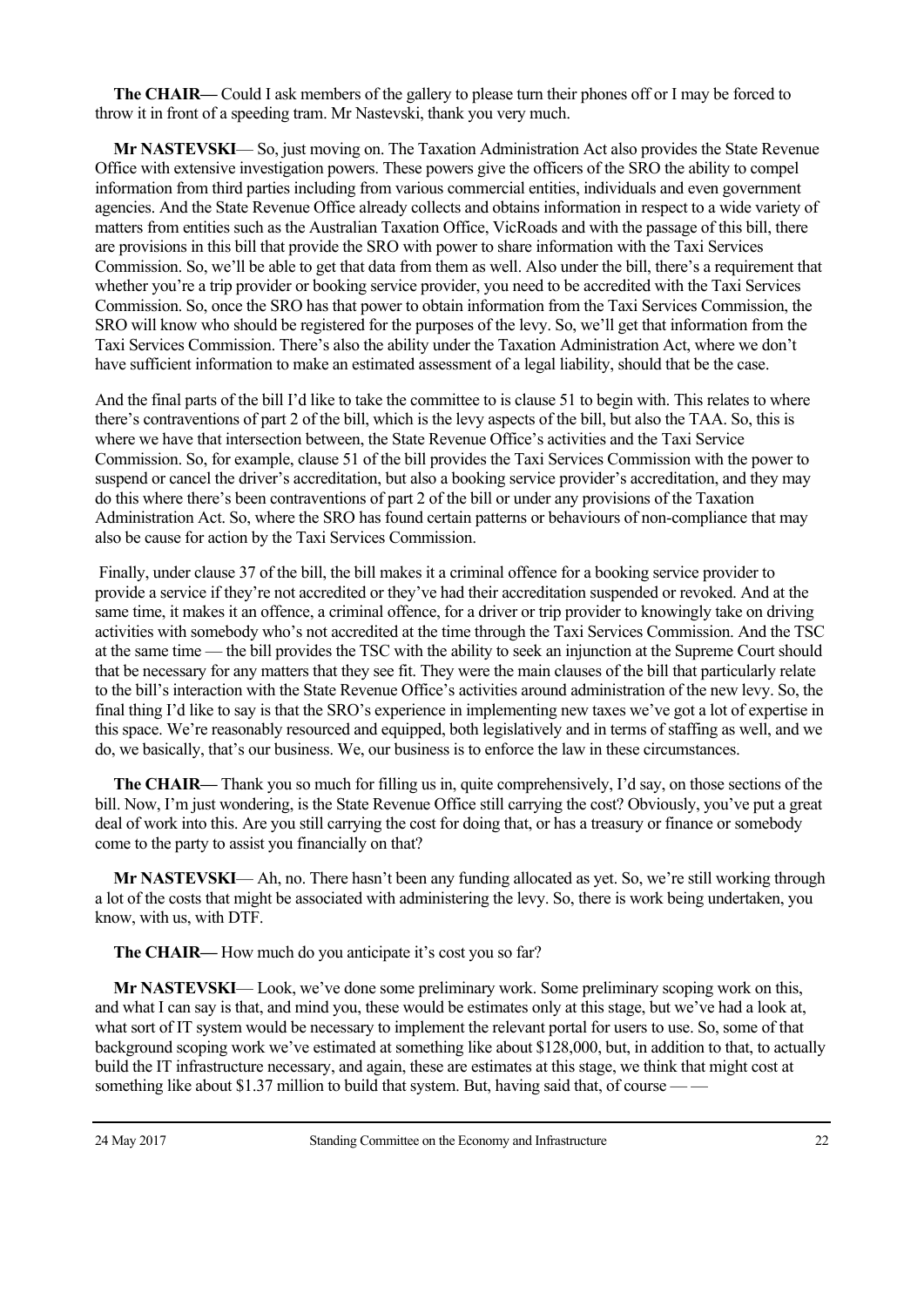## **Members of the gallery interjecting.**

**The CHAIR—** Order!

**Mr NASTEVSKI**— Having said that, of course, there will be further costs down the track once we work out you know, our different compliance activities. There would be the necessity to provide education material out there. There'd be a bit of downstream work such as objections and perhaps even, you know, challenges with litigation.

**The CHAIR—** Okay. On the subject of compensation, it was suggested to us yesterday that any compensation paid now would be subject to federal tax from the Commonwealth Government, or the ATO. Is it your understanding that if the compensation was included in the legislation, as it's not currently in the legislation, as you're aware, but if the compensation or payment or whatever you want to call it was included in the bill, that would not be subject to tax?

**Mr NASTEVSKI**— I don't have expertise in that area to be honest. I'm not, I can't answer that.

**The CHAIR—** Fair enough. Thank you. Mr Leane, have you got any questions?

**Mr LEANE**— No, I think so. Look, I think the bottom line is that what you've told us that provisions of the bill will afford the SRO everything they need to be able to fulfil what you've been asked to do in this instance?

**Mr NASTEVSKI**— Yeah, I'd say that that's correct.

**Mr LEANE**— Yes. Thanks.

**The CHAIR**— It will probably cost them millions. Ms Dunn?

**Ms DUNN** — Thank you, Chair, and thank you for your presentation tonight. A couple of things. One is around, just in terms of the remittance of that levy, should that levy,

I guess, only apply in certain parts of Victoria, or different range of levies apply depending on whether you're a metro or regional?

**Mr NASTEVSKI** — Sure.

**Ms DUNN**— For example. Would that be challenging or pretty straightforward from the SRO's perspective?

**Mr NASTEVSKI** — Off the top of my head, I mean — —

**Ms DUNN —** It's a bit of a hypothetical, I know.

**Mr NASTEVSKI** — It is a bit of a hypothetical, and in the first instance you would think that it will introduce some level of additional complexity, but when we're working through an IT system and it's all automated it really, it would generally be straightforward, because the people that would be making those returns would know what level of payment they would need to make. So, the actual calculation of levies is reasonably simple. That's number of trips times whatever the amount is. So, in that sense, it's not really, I don't foresee it as being all that difficult.

**Ms DUNN —** Thank you. The other issue I wanted to touch on was, I guess, in terms of compliance around paying the levy for any booking service provider that might be based offshore and your ability to ensure compliance in relation to those companies. I'm just wondering what mechanisms might be available to you?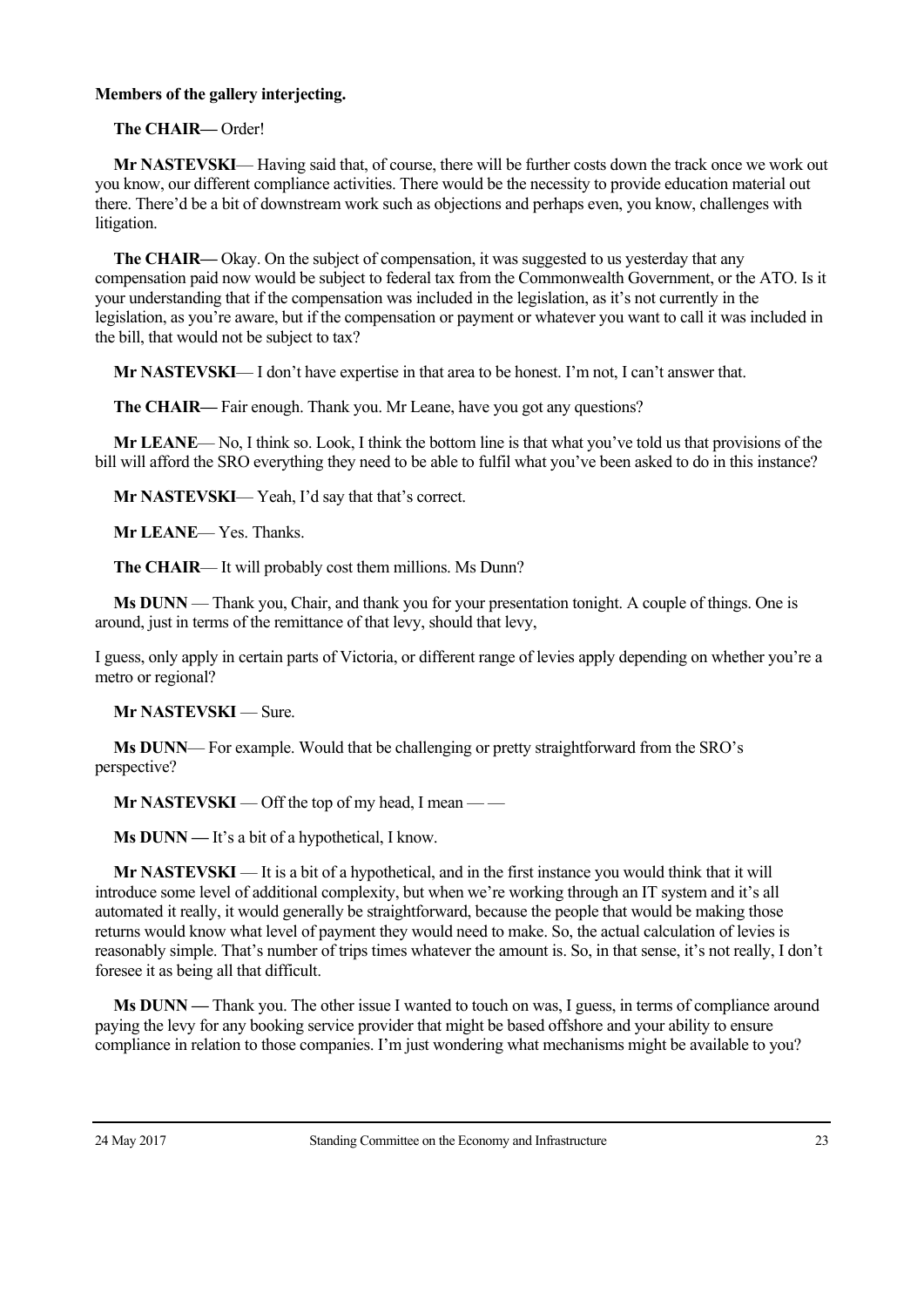**Mr NASTEVSKI** — Well, in the first instance the provisions in this bill, which I articulated in my opening presentation, captures those organisations. So, that brings it within the ambit of the bill. So, that gives us access directly to them. In terms of — —

**Ms DUNN —** Is that through the TAA?

**Mr NASTEVSKI** — Both through the provisions of this bill, I think it was clause 8 which provides it with extra territorial jurisdiction, but also the Taxation Administration Act, of course does that. But, in terms of, you know, chasing overseas based entities, we do that all the time on a daily basis.

I mean, we have overseas based transactions occurring all the time where people might list with overseas based companies in overseas exchanges. We deal with that scenario all the time. So I think, in terms of what level of comfort can you have that there will be a level of compliance, I mean, I guess it's just the whole suite of reform that's occurring through this particular bill. I think I mentioned at the outset that, you know, if somebody's not complying there is that ability by the TSC to revoke their accreditation or not to give them accreditation. So, then it becomes a question, a business decision for them, because then drivers won't be allowed to operate in that environment as well. So, there's various incentives, disincentives, there's obviously the full gamut of the Taxation Administration Act, which imposes some pretty severe penalties. I mentioned quite a few criminal offence provisions that are installed in this bill, including where they refuse to register with us. And that, those criminal sanctions extend to individuals of those, or potentially of those companies. So, whether that's directors or the CEO. So, there's various, I guess, incentives and disincentives built into the levy scheme.

**Ms DUNN —** In terms of the activities of the SRO, I'm just trying to get an idea of, I guess, how much energy is put into compliance and enforcement?

**Mr NASTEVSKI** — Ah, just generally or, just — —

**Ms DUNN** — Well, it's too hard to say in relation to this because you're not operational, but I guess as a general measure?

**Mr NASTEVSKI** — We've got quite a comprehensive compliance focus, if I can put it that way. We administer quite a number of revenue lines. We've got a reasonably significant, investigations function, both based in Melbourne and Ballarat. We cover a wide array, how can I put it? This will all be on the SRO web page as well. We actually inform people as to areas we're looking at. So I'm not sure. It's just a normal operation for us. Like, we've got access to various data that we obtain depending on the compliance focus. As I said earlier, we've got the ability to compel people to provide us with information. You know, in the recent past we've invested quite a bit on our IT infrastructure, so we've got various business intelligence systems and data matching systems where, if I'm not mistaken, the target rates or the strike rate where we actually identify where people have an issue with complying is somewhere, you know, above 90 per cent mark.

**Ms DUNN —** That's great. Thank you. Thank you, Chair.

**The CHAIR**— Thank you. Mr O'Sullivan?

**Mr O'SULLIVAN**— Just one question from me. Do you have confidence that you'll be able to collect any levy that goes through in the legislation or gets through, that you'll be able to collect it from Uber and Uber drivers and customers and the Uber franchise itself?

**Mr NASTEVSKI** — Oh, look, my view is that we've got enough mechanisms built into this particular bill, but also because it's read together with the Taxation Administration Act. We've got enough legal mechanisms in place to be able to do that, and, as I mentioned, I mean, Uber would need to decide whether they want to cooperate in this new scheme and should they not want to do that, well, the provisions in the bill actually contemplate that as well.

**The CHAIR** — Sure. Mr Elasmar.